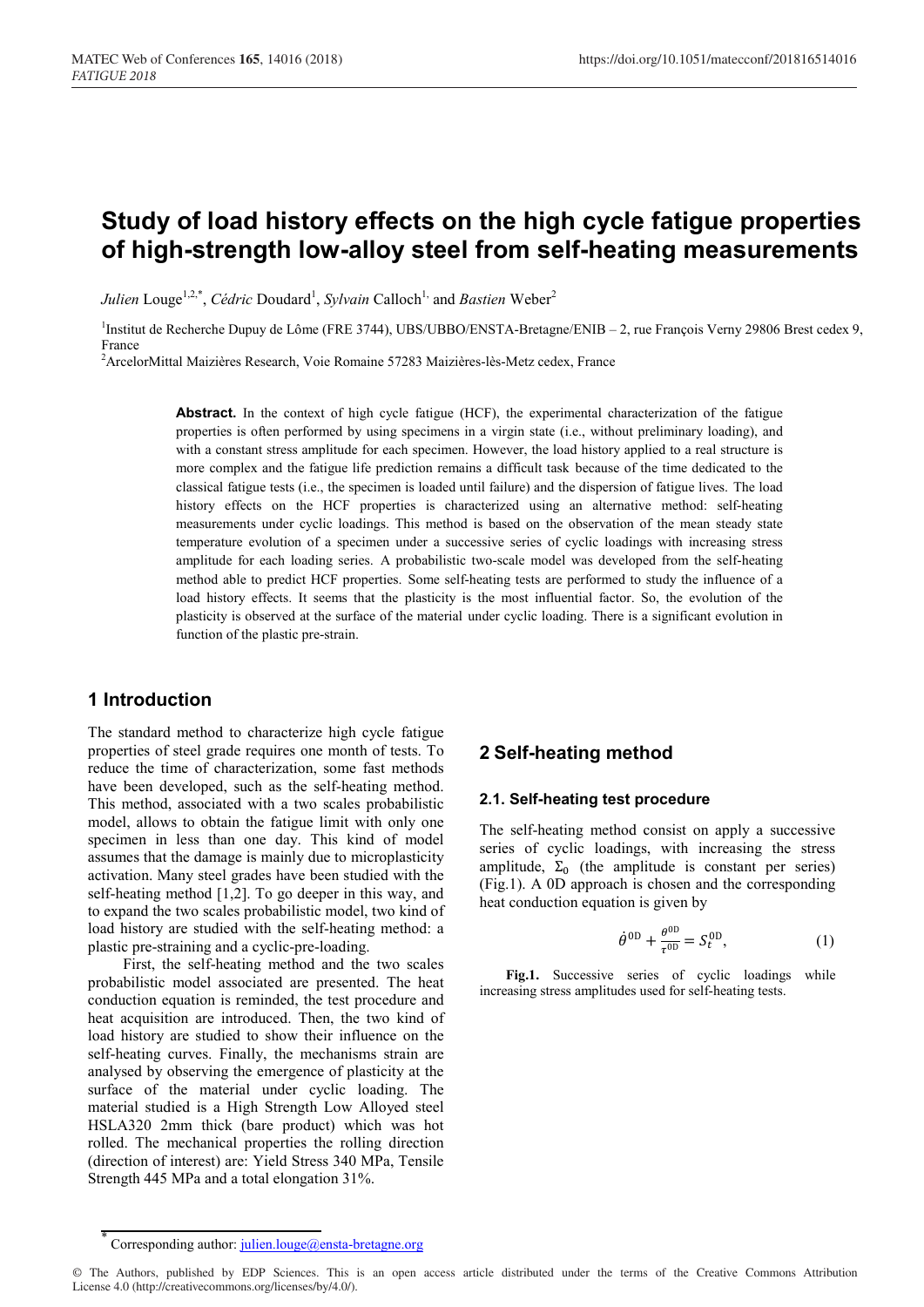

The temperature is measured by three thermocouples, one fixed on the center of the specimen and the two other are fixed on the grips of the hydraulic machine. The evolution of the mean temperature elevation during a series of cyclic loading is given by

$$
\theta^{0D} = T_{\text{specimen}} - \frac{T_{\text{uppergrip}} + T_{\text{lowergrip}}}{2},\tag{2}
$$

and is shown in (Fig.2). This evolution reached a steadystate, called  $\overline{\theta}^{\text{OD}}$ .

**Fig.2.** Evolution of the mean temperature elevation during one series of cyclic loadings.



After all the series of cyclic loadings are performed on a specimen, the self-heating curve is obtained, representing the mean steady-state temperature evolution  $\overline{\theta}^{0D}$  relating to the stress amplitude  $\Sigma_0$  (Fig.3). Two selfheating regimes are observed. The first one for low amplitudes of load, called primary regime, and the second one for the highest amplitudes, called the secondary regime. It has been shown empirically that the intersection between the two self-heating regimes, in a logarithmic scale, provides a good approximation of the mean fatigue limit of the studied material  $\overline{\Sigma}_{\infty}$ .

**Fig.3.** Self-heating curves in a logarithmic *scale*.



#### **2.2. Two scales probabilistic model**

To describe the self-heating curves and predict the fatigue properties, a two scales probabilistic model has been proposed [1-3]. A REV (Representative Elementary Volume) is defined as an elasto-platic matrix containing a set of inclusions with an additional plastic hardening (Fig.4). Under low amplitude of cyclic loadings, the dissipation is due to the elasto-plastic behaviour of the matrix. Then, above a given stress amplitude, the dissipation is due to the behaviour of the matrix combined with the activated inclusions.



**Fig.4.** Principle of the two scales probabilistic model.

The dissipation associated with the matrix corresponds to the primary regime. The secondary regime is due to the dissipation of the matrix associated to the set of inclusions. Thus, the mean steady-state temperature elevation  $\overline{\theta}^{0D}$  can be written as

$$
\overline{\theta}^{0D} = \alpha \left(\frac{z_0}{z_{\text{max}}}\right)^2 + \beta \left(\frac{z_0}{z_{\text{max}}}\right)^{m+2},
$$
\n(3)

with the parameters  $\alpha$  and  $\beta$ , which correspond respectively to the intensity of the primary and the secondary regime. The parameter  *corresponds to the* 

(3)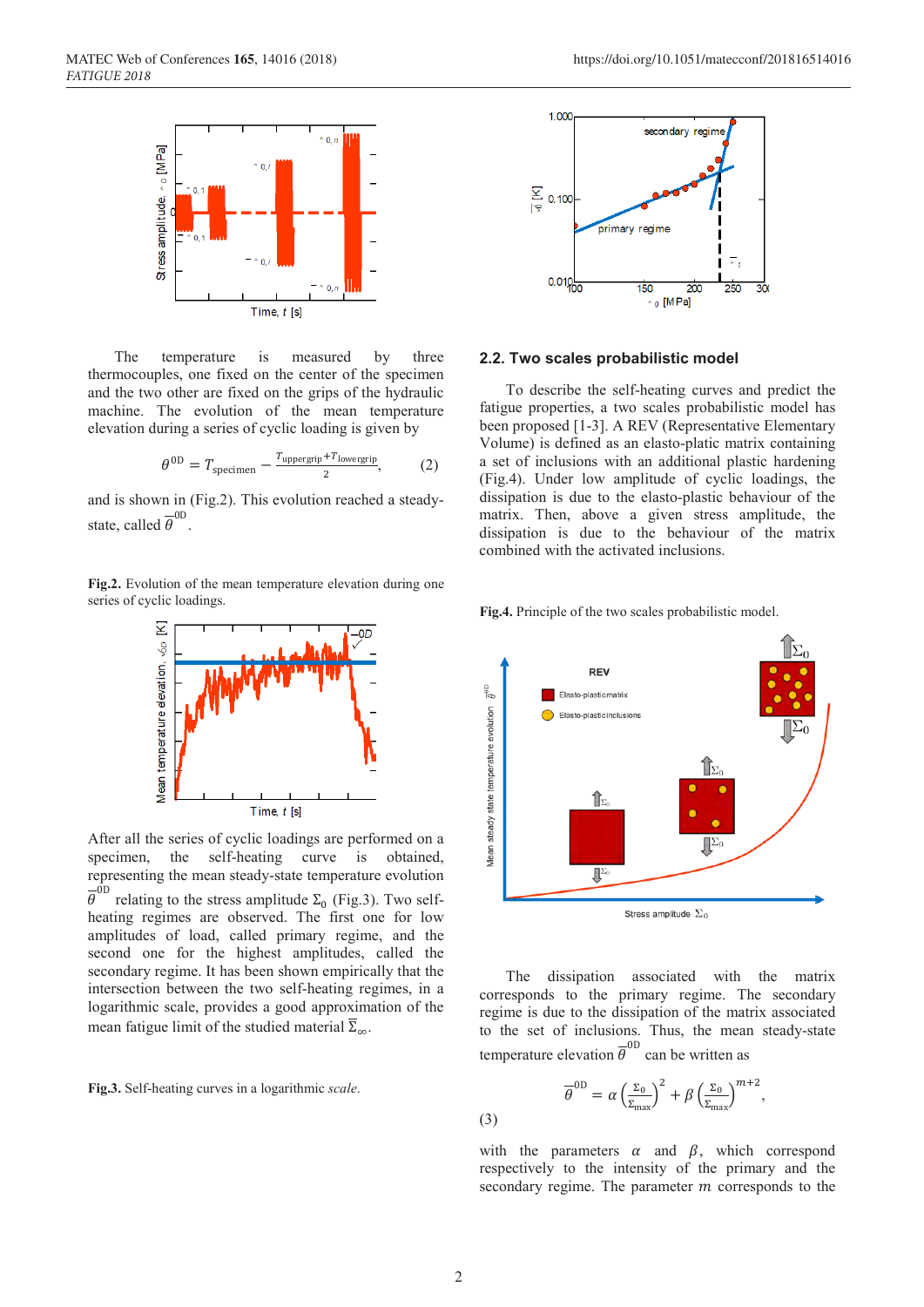slope of the secondary regime, related to the gradual appearance of active sites.

In the model, it is assumed that the site activation governs the fatigue damage initiation. Within the weakest link theory, the probability of failure, called  $P_F$ , is the probability of finding at least one active site. To determine the number of cycles to failure  $N(P<sub>F</sub>)$ , an energetic criterion is used. The cyclic dissipation energy is constant for each cycle, so the critical dissipated energy can be written as a function of  $N(P_F)$ . Then, the number of cycle to failure is given by

$$
N = \frac{A\Sigma_{\text{max}}^2}{\overline{\Sigma}_{\infty}(P_F)\langle\Sigma_0 - \overline{\Sigma}_{\infty}(P_F)\rangle},
$$
(4)

(4)

with  $\Sigma_{\infty}(P_F)$  the fatigue limit associated with a given probability of failure. Finally, the ability of the model to predict S-N-P curves is shown Fig.5.

**Fig.5.** Validation of the method with an S-N curve.



# **3 Load history effects influence on the self-heating measurements**

The self-heating (SH) method has been developed [1-3] to characterize the fatigue properties using specimen in a as-delivered state (*i.e.*, without preliminary loading). The first aim of this study is to analyse the influence of load history effects on HCF properties. For that, two loads history are studied: a plastic pre-strain range and an initial series of cyclic loading.

In order to observe the evolution of the self-heating curves after performed a load history, two indicators are introduced. The first one represents the evolution of the intensity of the primary regime, called  $\alpha_{\text{norm}}$ . It corresponds to the ratio between the amplitude value for the as-delivered state,  $\alpha_{\text{virgin}}$ , and the value for the specimen where a history loading was applied,  $\alpha_{\text{history}}$ , given by

$$
\alpha_{\text{norm}} = \frac{\alpha_{\text{virgin}}}{\alpha_{\text{virgin}}}. \tag{5}
$$

The parameter  $\beta$  and the exponent  $m+2$  (Eq.3) represent respectively the intensity and the slope of the ,

secondary self-heating regime. The slope is determined for the as-delivered specimen, *m=23*, and it is considered to be identical for the other self-heating curves. It has been shown that the secondary regime can be related to the fatigue life properties. So, the evolution of the secondary regime intensity corresponds directly to the evolution of the fatigue limit  $\overline{\Sigma}_{\infty}$ , estimated by the selfheating method. So, the second indicator, called  $\beta_{\text{norm}}$ given by

$$
\beta_{\text{norm}} = \frac{\overline{\Sigma_{\infty}^{\text{history}}}}{\overline{\Sigma_{\infty}^{\text{origin}}}} = \left(\frac{\beta_{\text{virgin}}}{\beta_{\text{history}}}\right)^{1/m}
$$

(6)

represents the ratio between the fatigue limit for the asdelivered state,  $\bar{\Sigma}_{\infty}^{\text{virgin}}$ , and the fatigue limit for the specimen where an history loading was applied,  $\bar{\Sigma}_{\infty}^{\text{history}},$ determined by the self-heating method. For example, a value 0.95 for this indicator corresponds to a 5% decrease of the fatigue limit.

#### **3.1. Plastic pre-strain effect**

In order to study a plastic pre-strain effect on the selfheating measurements, a tensile test is performed on a specimen until a target strain level is reached. Then, a self-heating test is carried out (Fig.6).

 The result of the self-heating test for a plastic prestrain level of 1% is shown in Fig.7. The amplitude of the primary regime increased. It is not so easy to appreciate the evolution of the secondary regime in this figure, but the evolution of the parameters is given in Tab.1. The parameter  $\beta_{\text{norm}}$  is equal to 0.94, so the fatigue limit for the pre-strain material is around 6% lower compared to the as-delivered state.

**Fig. 6.** Principle of the test performed to study the influence of a plastic pre-strain effect.



**Fig. 7.** Comparison of the self-heating curves for the virgin state and the 1% level of plastic pre-strain state.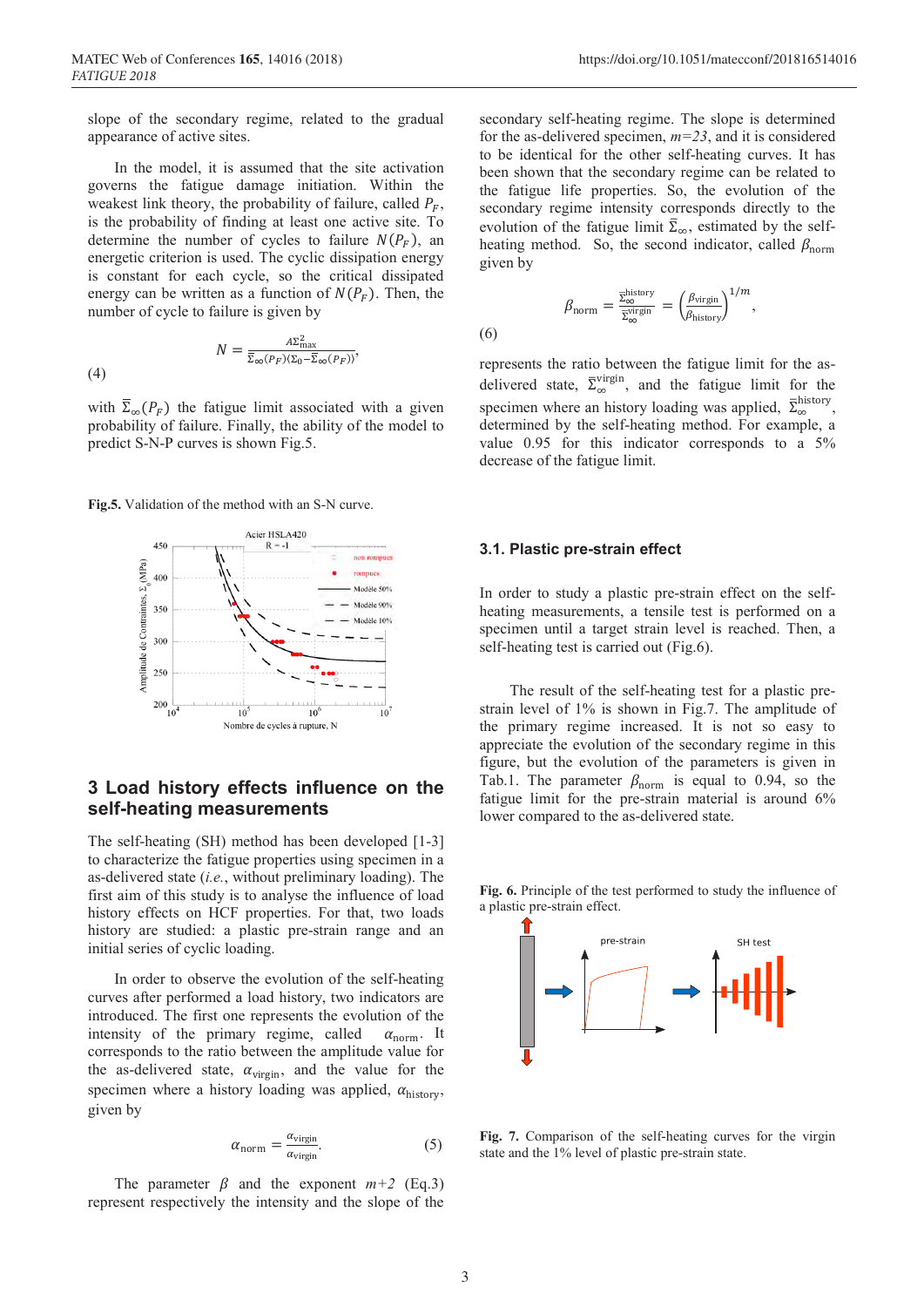

**Tab. 1.** Values of the model parameters for the as-delivered state and the 1% level of plastic pre-strain state.

| <b>State</b>           | $\alpha$ [K] | -IK1  | $\alpha_{\text{norm}}$ [-] | $\beta_{\text{norm}}$ [-] |
|------------------------|--------------|-------|----------------------------|---------------------------|
| as-delivered           | 0.251        | 0.696 | 1.00                       | 1.00                      |
| Pre-strain $1\%$ 1.558 |              | 5.048 | 6.200                      | 0.924                     |

### **3.2 Initial series of cyclic loading effect**

For this study, an initial series of cyclic loadings is applied to the specimen, then a self-heating test is performed (Fig.8). First, the influence of the stress amplitude loading is investigated for a constant number of cycles (N=50 000 cycles). Then, the influence of the cycle number is analysed for a constant stress amplitude  $\Sigma_0 = 210$  MPa (transition between the primary and the secondary regime).

**Fig. 8.** Principle of the test performed to study the influence of an initial series of cyclic loading.



### *3.2.1 Influence of the stress amplitude*

A substantial evolution of the self-heating curves can be observed for the different stress amplitudes (Fig.9). However, the maximum temperature elevation is lower than the elevation obtained previously with 1% of plastic pre-strain.

**Fig. 9.** Influence of the stress amplitude of a cyclic pre-loading on self-heating curves, with N=50 000 cycles.



The evolution of the two parameters  $\alpha$  and  $\beta$ , as well as the normalized parameters  $\alpha_{\text{norm}}$  and  $\beta_{\text{norm}}$  are shown in Tab.2. This history loading seems to have less impact than a plastic pre-strain. Indeed, with only 1% of plastic pre-straining, the primary regime intensity is multiplied by around 5 whereas a cyclic pre-loading with  $\Sigma_0 = 240$  MPa leads to a factor 1.5. The fatigue limit varies very slightly.

**Tab. 2.** Influence of the stress amplitude of a cyclic preloading on the model's parameters, with N=50 000 cycles.

| <b>State</b>            | $\alpha$ [K] | $\beta$ [K] | $\alpha_{\text{norm}}$ [-] | $\beta_{\rm norm}$ [-] |
|-------------------------|--------------|-------------|----------------------------|------------------------|
| as-delivered            | 0.251        | 0.696       |                            |                        |
| 50 000cycles<br>210 MPa | 0.482        | 1.168       | 1.918                      | 0.980                  |
| 50 000cycles<br>240 MPa | 0.856        | 1.568       | 3.405                      | 0.968                  |

### *3.2.2 Influence of the number of cycles*

**Fig. 10.** Influence of the number of cycles on self-heating curves after a cyclic pre-loading, with  $\Sigma_0 = 210$  MPa.



The chosen values to study the influence of the number of cycles are 50 000 and 500 000 cycles, for the same stress amplitude  $\Sigma_0 = 210$  MPa. The results show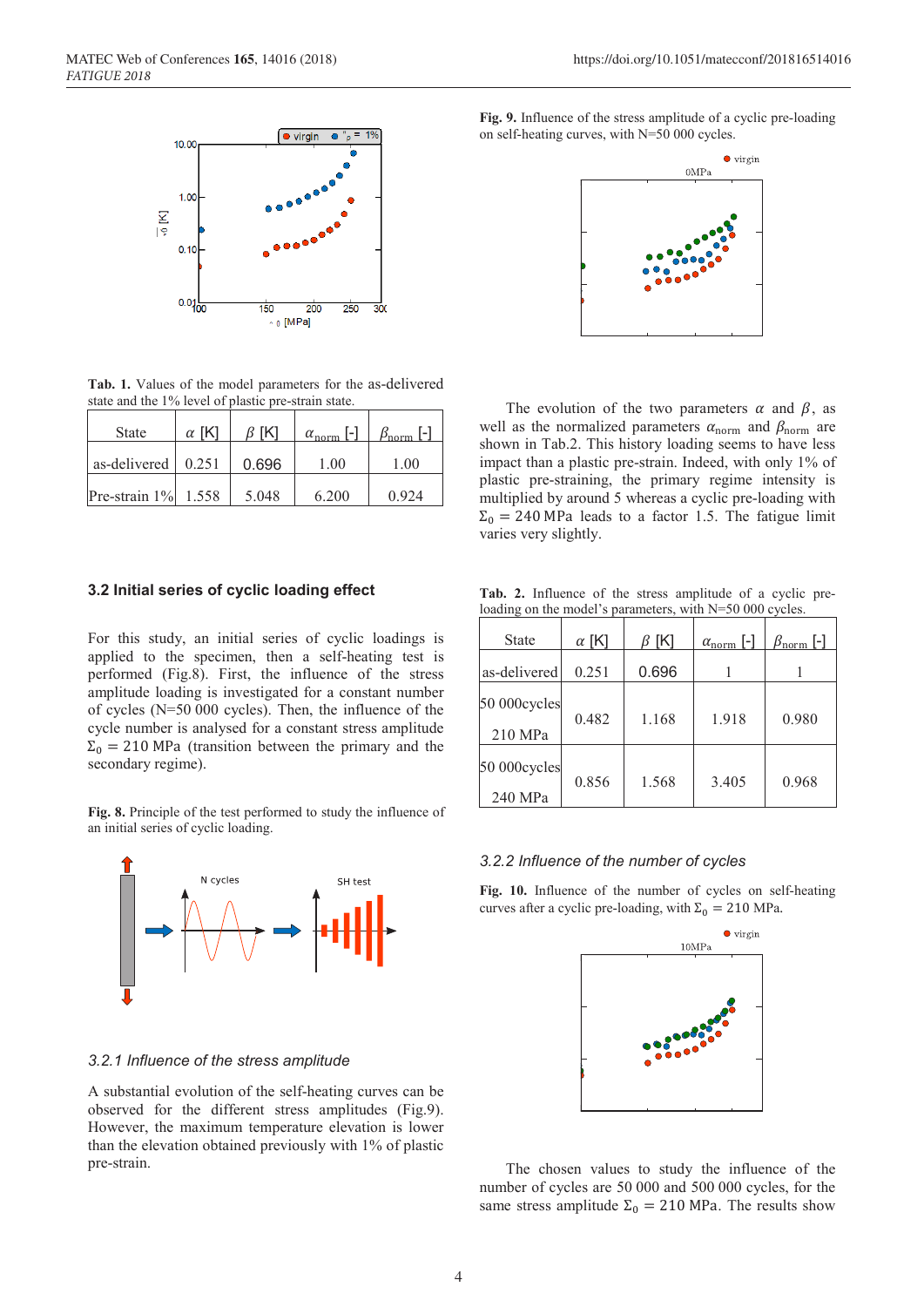that the self-heating curves are of the same order of magnitude as previously (Fig.10). The indicators show that the both self-heating regimes are almost no affected by the number of cycles (Tab.3).

| <b>State</b>            | $\alpha$ [K] | $\beta$ [K] | $\alpha_{\text{norm}}$ [-] | $\beta_{\rm norm}$ [-] |
|-------------------------|--------------|-------------|----------------------------|------------------------|
| as-delivered            | 0.251        | 0.696       |                            |                        |
| 50 000cycles<br>210MPa  | 0.482        | 1.168       | 1.918                      | 0.980                  |
| 500 000cycles<br>210MPa | 0.531        | 1.058       | 2.114                      | 0.984                  |

**Tab. 3.** Influence of the number of cycles on the model's parameters after a cyclic pre-loading, with  $\Sigma_0 = 210$  MPa.

### **3.3 Combined effects of a plastic pre-straining and an initial cyclic loading**

To show which history loading (pre-straining or precycling) has the most influence, a 1% of plastic prestraining is performed on a specimen and then a cyclic pre-loading with N=50 000 cycles and  $\Sigma_0 = 210$  MPa is applied. Finally, a self-heating test is carried out (Fig.11). The self-heating curves are provided in Fig.12.

**Fig. 11.** Principle of the test performed to study the combined effects of a plastic pre-straining and an initial cyclic loading.



**Fig. 12.** Self-heating curves obtained for 1% of plastic prestrain range and with or without a cyclic pre-loading (N=50 000 cycles at  $\Sigma_0 = 210$  MPa).



**Tab. 4.** Model's parameters obtained for 1% of plastic prestrain range and with or without a cyclic pre-loading (N=50 000 cycles at  $\Sigma_0 = 210 \text{ MPa}$ ).

| <b>State</b>  | $\alpha$ [K] | $\beta$ [K] | $\alpha_{\text{norm}}$ [-] | $\beta_{\rm norm}$ [-] |
|---------------|--------------|-------------|----------------------------|------------------------|
| Pre-strain 1% | 1.558        | 5.048       | 1.000                      | 1.000                  |
| Pre-strain 1% |              |             |                            |                        |
| 50 000 cycles | 1.990        | 4.738       | 1.227                      | 1.002                  |
| 210 MPa       |              |             |                            |                        |

Here, to determine the parameters  $\alpha_{\text{norm}}$  and  $\beta_{\text{norm}}$ , the reference state is no longer the as-delivered one, but the material pre-strained at 1% of plastic strain (Tab.4).

The main conclusion is that after a plastic prestraining, the self-heating curve is almost the same with performing an initial series of cyclic loading.

#### **3.4 Conclusions**

In this study, it has been shown that a plastic pre-strain range has an important impact on the self-heating curves. However, an initial series of cyclic loading has a slightly influence and this influence can explain the difference between the fatigue limit determined from a two blocks fatigue test. Indeed, if a such as fatigue test is performed with the first block amplitude higher than the second one, the fatigue limit determined is lower than if the two blocks are inverted. For the modelling, the microplasticity would be govern the fatigue properties.

# **4 Observation of the deformation mechanism**

For a self-heating test, the temperature elevation is due to dissipative mechanisms which occur in the volume of the material. It has been shown in the previous part that these mechanisms are caused by the micro-plastic strain. This micro-plasticity is represented by activated inclusions in the two scales probabilistic model and the activation evolution of these inclusions is given by

$$
\lambda = \frac{1}{V_0} \left( \frac{\Sigma_0}{S_0} \right)
$$

 $\boldsymbol{m}$ ,

(7)

with  $\lambda$  the activated inclusions density,  $V_0$  and  $S_0^m$ material parameters.

The evolution of this micro-plasticity can be observed at the surface of the specimen by means of optical microscope. The procedure is explained hereafter and in [1]. These observations allow to justify the form of the equation (Eq.7).

#### **4.1 Experimental protocol**

#### *4.1.1 Specimens*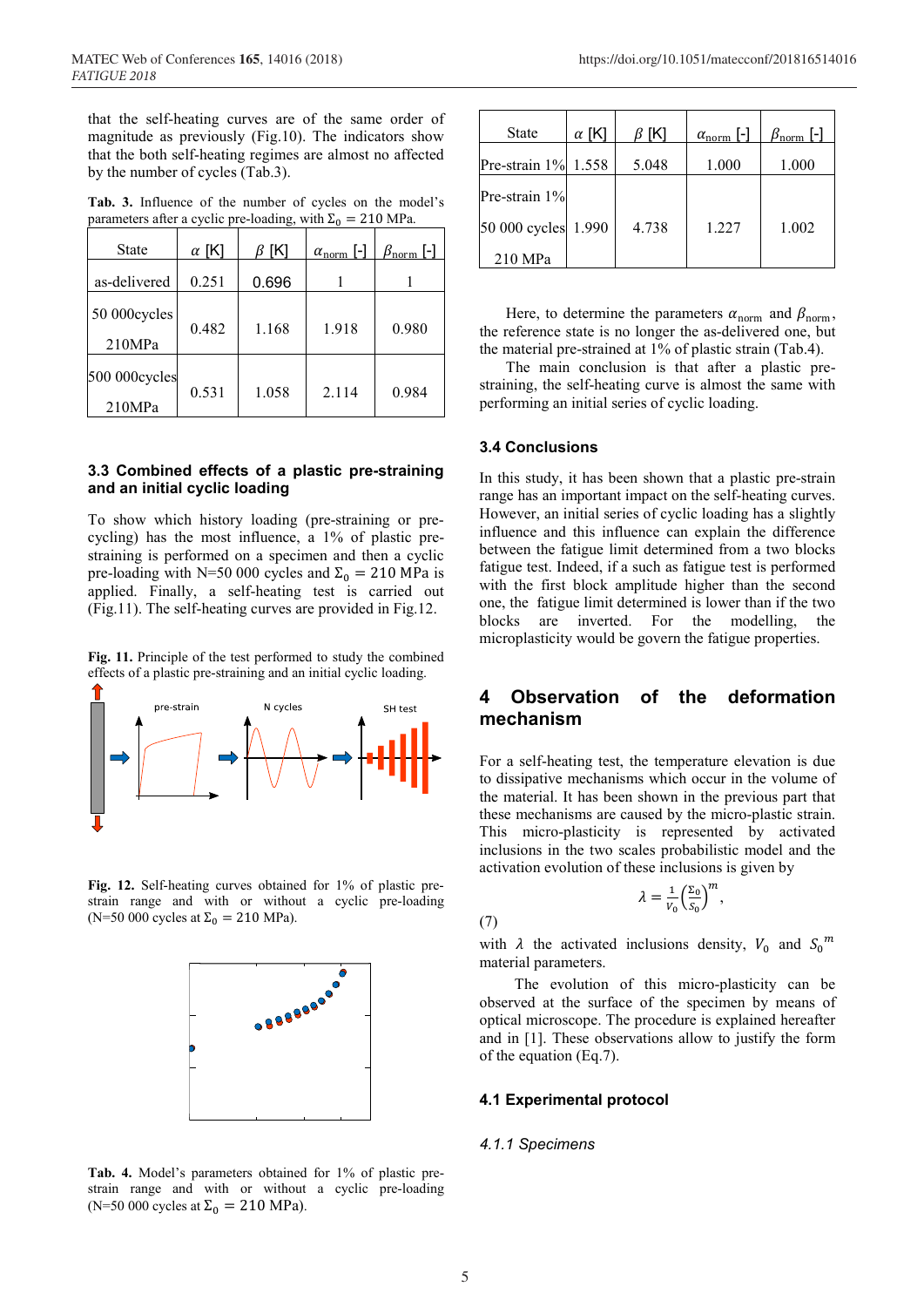The shape of used specimens has a varying cross-section so that the studied mechanisms are localized in its center (Fig.13).

**Fig. 13.** Shape of the used specimens to observe deformation mechanisms.



**Fig. 14.** Principle to apply uniform plastic pre-strain on the specimen.



The material surface has its initial roughness. To observe the deformation mechanism at the face of the specimen, a mechanic follows by an electrolytic polishing were applied. This last polishing is achieved at the center of the specimen and has many advantages. Indeed, the repeatability of the surface state is guaranteed, the residual stress induced by the mechanical polishing is vanished and the microstructure is revealed.

Plastic straining was applied to a prismatic coupon and the specimens extracted by electro-discharge machining (Fig14).

### *4.1.2 Loading*

Interrupted fatigue test was performed by block of  $N_{\text{block}}$ cycles at a constant stress amplitude,  $\Sigma_0$ , until 80%-90% of the number of cycles to failure,  $N_r$  (Fig.15). The initial picture is taken before any load is applied (*i.e.* N=0 cycle). Then, after each block of  $N_{\text{block}}$  cycles another picture is taken and so on. This particular protocol is applied for several stress amplitude and different initials states of material (as-delivered or with an initially plastic pre-strained).

**Fig. 15.** Principle of the interrupted fatigue test to observe the deformation mechanisms at the surface of the material.



#### *4.1.3 Observations*

The pictures are taken by means of an optical microscope at magnification factor x1000. After cyclic loading with stress amplitude below the macroscopic elastic limit, some "dark stains" are observed (Fig.16). It has shown that these "dark stains" corresponding to PSB (Persistent Slip Bands) [1,4] (Fig.17). These PSB demonstrate the occurence of micro-plasticity in the material. From these pictures, the number and the spatial distribution of PSB can be analysed.

#### **Fig. 16.** Evolution of the PSB occurence under cyclic loading at  $\Sigma_0 = 260$  MPa.









(a) SEM observation (b) Representation of the PSB

#### **4.2 Results**

This experimental protocol is applied for several stress amplitudes. Two states of the material are studied: the as-delivered state and the 1% plastic pre-strain (Fig.18). These results show that a plastic pre-straining has an influence on the occurence of the PSB, so the evolution of the plasticity into the material. With a 1% plastic prestrain, the emergence of PSB appears for lower stress amplitude than for the as-delivered state. So, for the same stress amplitude, the dissipation is most important for the pre-strained state, which is consistent with the self-heating results.

**Fig. 18.** Evolution of the number of the PSB for different stress amplitude under cyclic loading.